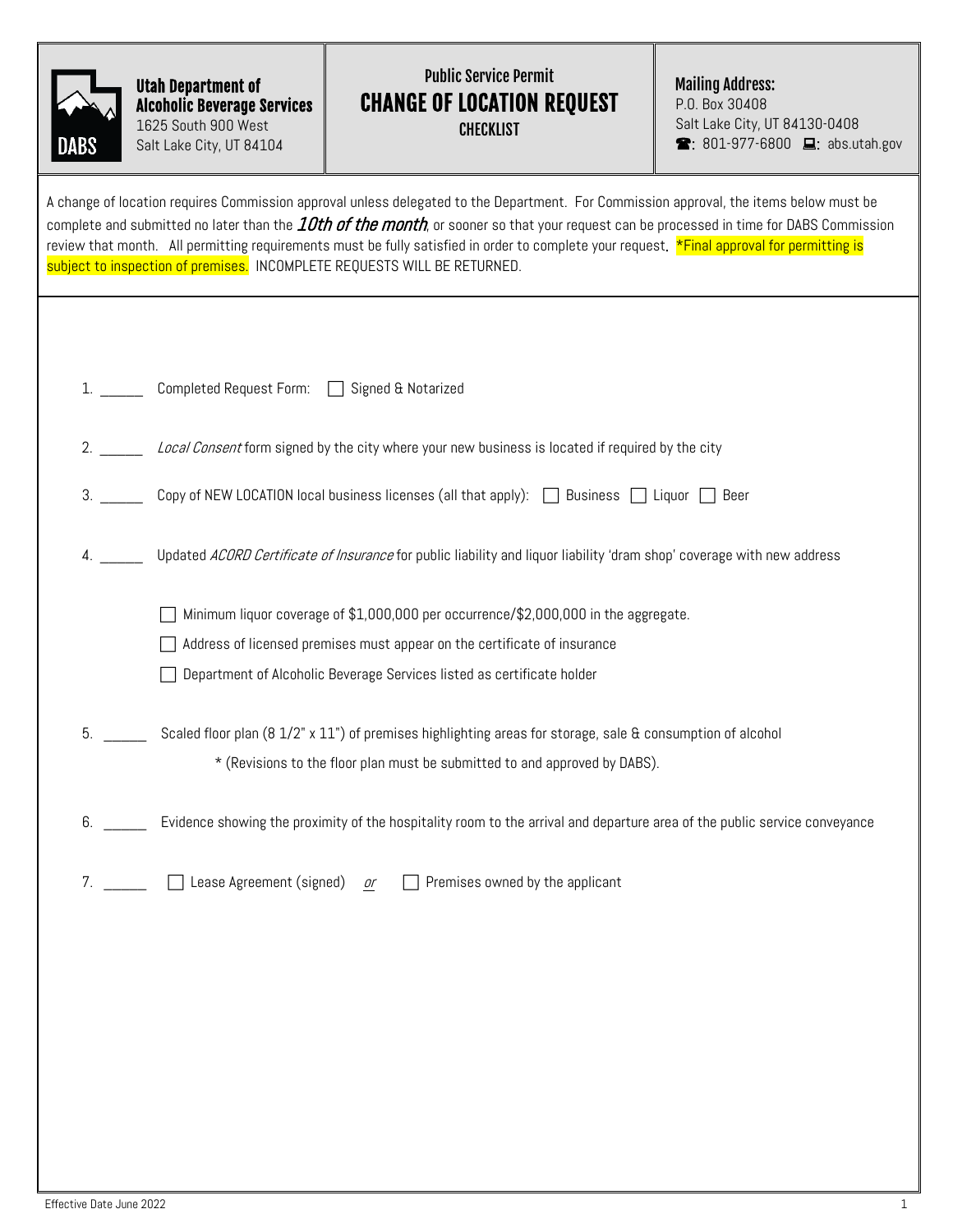| <b>DABS</b>                                                                                                                                                                                                                                                                                                                      | <b>Utah Department of</b><br><b>Alcoholic Beverage Services</b><br>1625 South 900 West<br>Salt Lake City, UT 84104                                                                                                                                    | <b>Public Service Permit</b><br><b>CHANGE OF LOCATION</b><br><b>REQUEST</b> | <b>Licensing and Compliance Division</b><br>permit Number _______________________ |  |  |  |  |
|----------------------------------------------------------------------------------------------------------------------------------------------------------------------------------------------------------------------------------------------------------------------------------------------------------------------------------|-------------------------------------------------------------------------------------------------------------------------------------------------------------------------------------------------------------------------------------------------------|-----------------------------------------------------------------------------|-----------------------------------------------------------------------------------|--|--|--|--|
|                                                                                                                                                                                                                                                                                                                                  | A change of location requires Commission approval unless delegated to the Department. All requests must be submitted no later than the 10 <sup>th</sup> of<br>the month to be considered on that month's agenda. Incomplete requests may be returned. |                                                                             |                                                                                   |  |  |  |  |
|                                                                                                                                                                                                                                                                                                                                  |                                                                                                                                                                                                                                                       | PERMIT & PERMITEE INFORMATION                                               |                                                                                   |  |  |  |  |
|                                                                                                                                                                                                                                                                                                                                  |                                                                                                                                                                                                                                                       |                                                                             |                                                                                   |  |  |  |  |
|                                                                                                                                                                                                                                                                                                                                  |                                                                                                                                                                                                                                                       |                                                                             | $rac{1}{CITY}$<br>7IP                                                             |  |  |  |  |
|                                                                                                                                                                                                                                                                                                                                  |                                                                                                                                                                                                                                                       |                                                                             |                                                                                   |  |  |  |  |
|                                                                                                                                                                                                                                                                                                                                  |                                                                                                                                                                                                                                                       |                                                                             |                                                                                   |  |  |  |  |
|                                                                                                                                                                                                                                                                                                                                  |                                                                                                                                                                                                                                                       | <b>BUSINESS / PROPERTY INFORMATION</b>                                      |                                                                                   |  |  |  |  |
|                                                                                                                                                                                                                                                                                                                                  |                                                                                                                                                                                                                                                       | STREET NAME                                                                 | <b>CITY</b><br>ZIP                                                                |  |  |  |  |
| If the new location is inside the Salt Lake City International Airport, please provide terminal location:<br>Attach a floorplan for the new hospitality room or facility<br>5b. Evidence of proximity to the arrival and departure area<br>5.1<br>(DABS must approve the new floor plan)<br>(DABS must approve the new location) |                                                                                                                                                                                                                                                       |                                                                             |                                                                                   |  |  |  |  |
|                                                                                                                                                                                                                                                                                                                                  | 6. Mailing address (if different)<br>STREET NUMBER<br>STREET NUMBER                                                                                                                                                                                   | STREET NAME                                                                 | <b>CITY</b><br>ZIP                                                                |  |  |  |  |
|                                                                                                                                                                                                                                                                                                                                  |                                                                                                                                                                                                                                                       |                                                                             |                                                                                   |  |  |  |  |
| 8. Owner of real property & building (lease holder)                                                                                                                                                                                                                                                                              |                                                                                                                                                                                                                                                       |                                                                             |                                                                                   |  |  |  |  |
|                                                                                                                                                                                                                                                                                                                                  |                                                                                                                                                                                                                                                       |                                                                             |                                                                                   |  |  |  |  |
|                                                                                                                                                                                                                                                                                                                                  |                                                                                                                                                                                                                                                       |                                                                             |                                                                                   |  |  |  |  |
|                                                                                                                                                                                                                                                                                                                                  |                                                                                                                                                                                                                                                       |                                                                             |                                                                                   |  |  |  |  |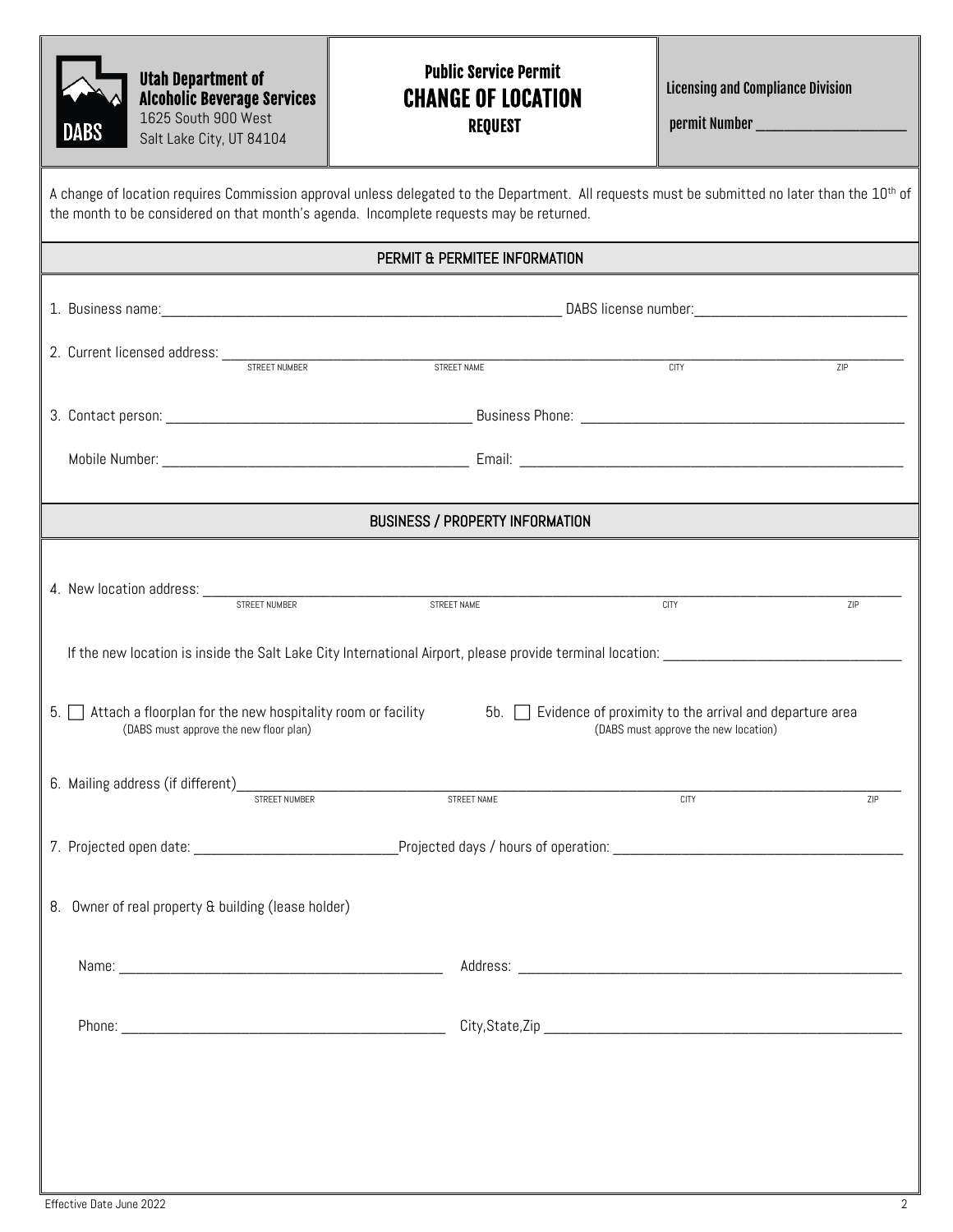## ATTESTATION:

| or if the applicant no longer possesses the statutory qualifications for licensure.                                                                                                                                                                                                                                                                                                           | Applicant agrees as a condition of licensing that he/she has read and will abide by the provisions of Title 32B, Utah Code, and all<br>rules of the commission and directives of the Department of Alcoholic Beverage Services; Applicant understands that the alcohol<br>license may be suspended or revoked, including forfeiture of the bond, if the applicant fails to adhere to applicable laws and rules,                                                                                                  |  |
|-----------------------------------------------------------------------------------------------------------------------------------------------------------------------------------------------------------------------------------------------------------------------------------------------------------------------------------------------------------------------------------------------|------------------------------------------------------------------------------------------------------------------------------------------------------------------------------------------------------------------------------------------------------------------------------------------------------------------------------------------------------------------------------------------------------------------------------------------------------------------------------------------------------------------|--|
| disqualifying conviction is discovered, the license, permit, or package agency will immediately be surrendered.                                                                                                                                                                                                                                                                               | The applicant(s) attest(s) that they have not been convicted of any of the offenses listed below and stipulate(s) that if any                                                                                                                                                                                                                                                                                                                                                                                    |  |
| federal or state law.<br>transportation, or adulteration of an alcoholic product, or a crime involving moral turpitude<br>driving under the influence of alcohol, drugs, or the combined influence of alcohol and drugs.                                                                                                                                                                      | 1. Within seven years before the day on which the commission issues the package agency, license, or permit, a felony under a<br>Within four years before the day on which the commission issues the package agency, license, or permit, a violation of a<br>federal or state law, or local ordinance concerning the sale, offer for sale, warehousing, manufacture, distribution,<br>3. On two or more occasions within the five years before the day on which the package agency, license, or permit is issued, |  |
| may result in immediate suspension of the license                                                                                                                                                                                                                                                                                                                                             | Applicant agrees to immediately notify the department of any change in ownership entity and understands that failure to do so                                                                                                                                                                                                                                                                                                                                                                                    |  |
| may result in immediate suspension of the license                                                                                                                                                                                                                                                                                                                                             | Applicant agrees to immediately notify the department of any change in ownership entity and understands that failure to do so                                                                                                                                                                                                                                                                                                                                                                                    |  |
| ordinance.                                                                                                                                                                                                                                                                                                                                                                                    | The undersigned verifies that the premises will not be used for permitting gambling, illegal drugs, or any other violation of law or                                                                                                                                                                                                                                                                                                                                                                             |  |
| personal property tax information.                                                                                                                                                                                                                                                                                                                                                            | The undersigned hereby authorizes the department's access to federal, state, and local sales, payroll, income, and real and                                                                                                                                                                                                                                                                                                                                                                                      |  |
| contributions to unemployment and insurance funds.                                                                                                                                                                                                                                                                                                                                            | The undersigned verifies that the applicant complies with all federal and state laws pertaining to payment of taxes and                                                                                                                                                                                                                                                                                                                                                                                          |  |
| ancestry, or national origin.                                                                                                                                                                                                                                                                                                                                                                 | The undersigned applicant does not and will not discriminate against persons on the basis of race, color, sex, religion,                                                                                                                                                                                                                                                                                                                                                                                         |  |
| The undersigned hereby voluntarily consents that representatives of the Alcoholic Beverage Services Department, Commission,<br>State Bureau of Investigation (Bureau of Alcoholic Beverage Law Enforcement), and any other law enforcement agencies shall be<br>admitted immediately and permitted without hindrance or delay to inspect the entire premises and all records of the licensee. |                                                                                                                                                                                                                                                                                                                                                                                                                                                                                                                  |  |
| related document is a second-degree felony. It may also result in suspension or revocation of the license.                                                                                                                                                                                                                                                                                    | The undersigned acknowledges that he/she has read and understands the statements herein and that the execution thereof is<br>one voluntarily and by authorization of the applicant entity; and that any false statement made on this application or any other                                                                                                                                                                                                                                                    |  |
| contained herein and attached hereto is true and correct.                                                                                                                                                                                                                                                                                                                                     | The undersigned hereby makes application to the Utah Alcoholic Beverage Services Commission and certifies that the information                                                                                                                                                                                                                                                                                                                                                                                   |  |
| Date                                                                                                                                                                                                                                                                                                                                                                                          | Applicant / Owner of the business                                                                                                                                                                                                                                                                                                                                                                                                                                                                                |  |
| Title / Position                                                                                                                                                                                                                                                                                                                                                                              | Authorized Signature                                                                                                                                                                                                                                                                                                                                                                                                                                                                                             |  |